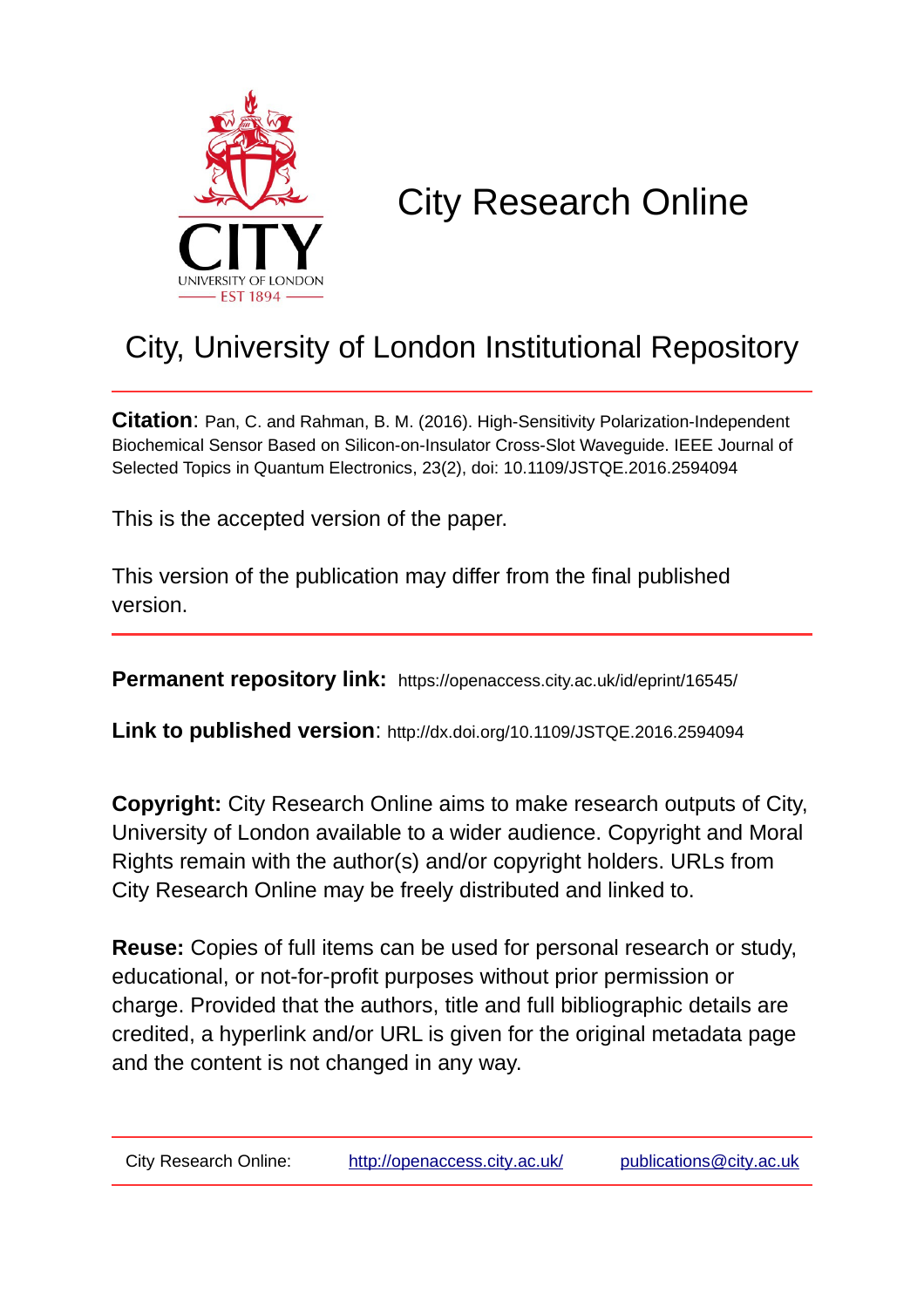## High-sensitivity Polarization-independent Biochemical Sensor based on Silicon-on-insulator Cross-slot Waveguide

Chao Pan and B. M. A. Rahman, *Fellow, IEEE*

*Abstract***—Slot waveguides reported so far are strongly polarization dependent. The concept of a novel cross-slot waveguide (WG) is presented here, which contains both vertical and horizontal slots and supports the power enhancement in the slot region for both the quasi-TE and quasi-TM polarizations. This WG can be fabricated by exploiting well developed CMOS technology. For the unpolarized operating light, the cross-slot WG is optimized to have the maximum total slot confinement factors for the two polarizations. As for a polarization-independent design, confinement in slot for each polarization can reach 39.4% when the silicon core width and height are set to around 223 nm and 216 nm, respectively. It is shown here that a biochemical sensor employing a cross-slot-WG exhibits a significantly better sensitivity, compared to either a vertical-slot-WG or a horizontal-slot-WG based biochemical sensor. As an example, when both the vertical slot width and horizontal slot height are set to 100 nm, its sensitivity is almost double compared with a simple vertical or horizontal slot with 100 nm gap.**

*Index Terms***—Silicon photonics, cross-slot waveguide, biochemical sensing, polarization independent, high sensitivity, finite element analysis.**

#### I. INTRODUCTION

n recent years, there has been a gradual increase of research In recent years, there has been a gradual increase of research<br>
linterest for silicon photonic technology [1] based on silicon-on-insulator (SOI) platform. It has the potential to reduce power consumption, size, and cost; and it can also increase the functionality and reliability of a Photonic Integrated Circuit (PIC). For SOI technology, PICs fabricated on silicon (Si) substrate can take the advantage of mature CMOS technology to develop and create high performance lap-on-a-chip micro-systems combining both photonics and electronics on the same chip, applied in chemical and biochemical analysis [2], which is very attractive nowadays.

In this framework, optical sensing by SOI-waveguide (WG)-based devices has gained more attention. In an optical SOI WG sensor for chemical and biochemical analysis, its effective index is affected either by the change of the refractive index of the cladding medium, known as homogeneous sensing, or the change in the thickness of an ultra-thin layer of receptor molecules which are immobilized on WG surface, known as surface sensing [3]. Based on that, various kinds of integrated optical structures have been proposed to measure the change in the effective index, such as those based on directional couplers [4], Mach-Zehnder interferometers [5], and micro ring resonators [6].

For most of the optical WGs, light is confined in the core due to higher index there. Therefore, light interaction with the sensing material in the cladding region or at the surface of the nanowire is limited, leading to the low sensitivity of these devices. However, the unique feature of a slot WG [7], where light is guided in a low index region allows easy access of the sensing layer to high field region. Thus, apparently, the enhancement of light interaction in the sensing region can improve sensitivity of the sensor. The guidance property in a slot WG is due to the continuity of the normal component of the Electric Flux Density,  $D_n$ , which increases the normal component of the Electric Field,  $E_n$ , in the low index region. There are two possible types of slot WGs, relating to their structural orientation, called the vertical and horizontal slot WGs. In a vertical slot,  $E_x$  field is enhanced, which is the dominant component for the quasi-TE mode and normal to the vertical interfaces. Similarly, for a horizontal slot, the dominant  $E<sub>v</sub>$  component of the quasi-TM mode increases inside the slot due to the continuity condition of the  $D_y$  at the interfaces. However, as stated above, unfortunately both the horizontal and vertical slot guides confine only one specific polarization.

Currently, research work on the employment of vertical or horizontal slot WG as a biochemical sensor has been proposed in [8] [9]. For the first time, in this work it is being reported here that by combining a vertical and a horizontal slots it is possible to design and optimize an SOI cross-slot WG for biochemical sensing which can support simultaneously both the polarized waves. As a high index contrast necessary to enhance the power in the slot region, the optical mode in such a waveguide is hybrid in nature, so, a full-vectorial numerical method is needed to characterize biochemical sensor based on such a structure and in this work, a rigorous full-vectorial **H**-field based finite element formulation [10] is used here to optimize such sensors to achieve a polarization-independent design. Their sensitivity is also found to be significantly larger,

This paragraph of the first footnote will contain the date on which you submitted your paper for review.

Chao Pan is with the School of Electronic Science & Engineering, Southeast University, Nanjing, Jiangsu Province, 210096 P. R. China (e-mail: p.c.1987@163.com).

B. M. A. Rahman is with the School of Engineering and Mathematical Sciences, City University London, London, EV1V 0HB, U.K. (e-mail: b.m.a.rahman@city.ac.uk).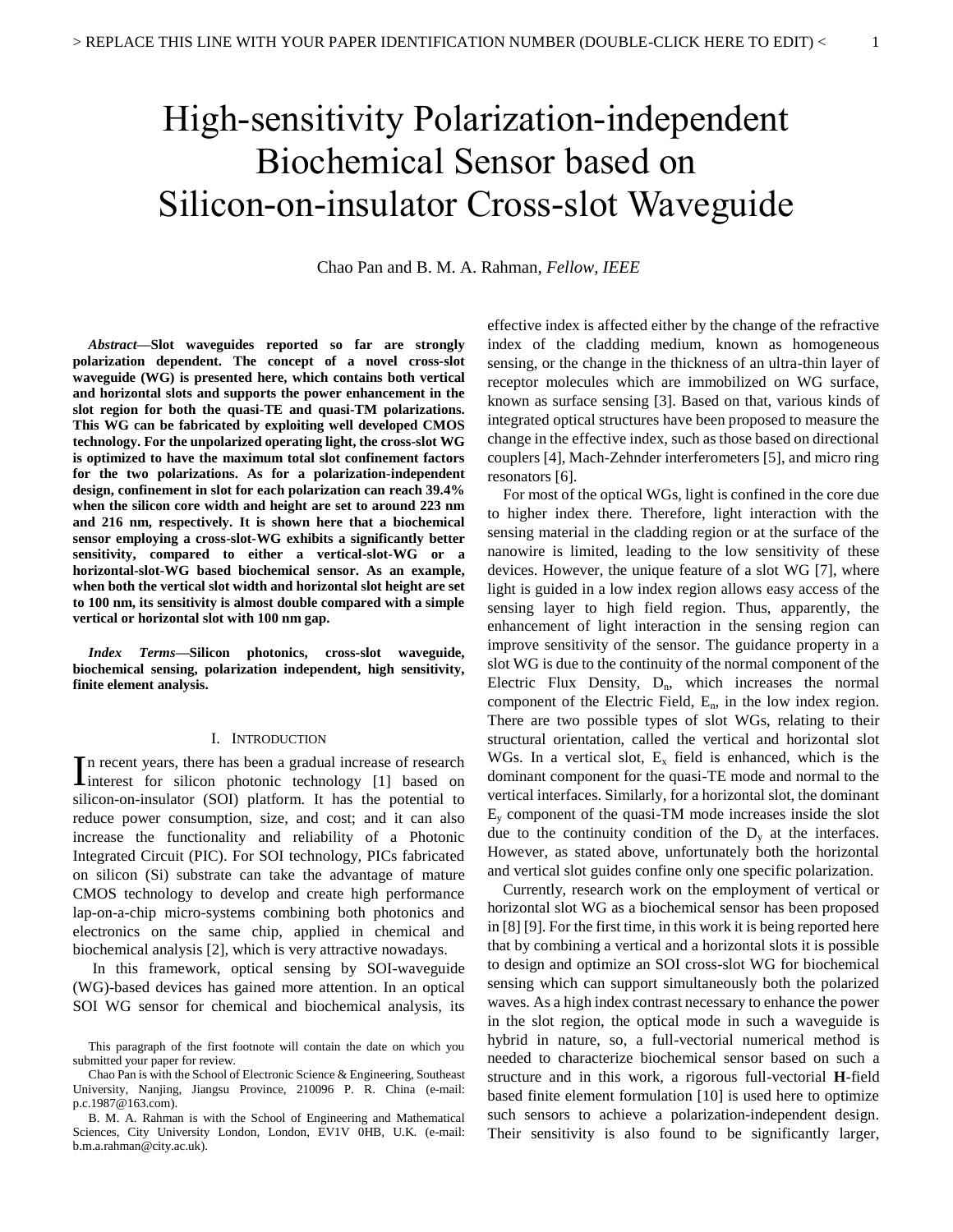compared with that of a sensor based on either vertical or horizontal slot WGs with similar dimensions.

#### II. THEORY

Optical biochemical sensing such as DNA sequencing by hybridization, antigen-antibody reactions study or pollution concentration measurement in water are mainly based on immobilization of an ultra-thin layer of receptor molecules on the WG surface. Effective index,  $n_{\text{eff}}$  of the guided mode in a WG is affected by the change of molecular adlayer (which can be called sensing layer) thickness caused by the interaction between analyte and receptor molecules. The WG sensitivity, S, can be defined as [3]:

$$
S = \frac{\partial n_{\text{eff}}}{\partial \tau} \tag{1}
$$

where  $\tau$  is the thickness of the sensing layer.

The change in  $n_{\text{eff}}$ ,  $\Delta n_{eff}$ , produced by the change of the sensing layer thickness,  $\Delta \tau$ , can be related approximately by the light confined in sensing layer and there is a positive correlation between the  $\Delta n_{eff}$  and confinement factor in the sensing layer for the guided modes in a slot WG [3], which can be defined as:

$$
\Gamma_{s} = \frac{\iint\limits_{s} \mathbf{R}_{e} (\mathbf{E} \times \mathbf{H}^{*}) dxdy}{\iint\limits_{\infty} \mathbf{R}_{e} (\mathbf{E} \times \mathbf{H}^{*}) dxdy}
$$
(2)

where  $\bf{E}$  is the electric field,  $\bf{H}$  is the magnetic field,  $*$  denotes a complex conjugate,  $R_e$  returns the real part of a complex number, and S indicates sensing layer.

Similarly, confinement factor in the slot region of a slot WG can also be defined as:

$$
\Gamma_G = \frac{\iint\limits_{G} \mathbf{R}_e (\mathbf{E} \times \mathbf{H}^*) dx dy}{\iint\limits_{\mathcal{R}} \mathbf{R}_e (\mathbf{E} \times \mathbf{H}^*) dx dy}
$$
(3)

where G indicates slot region.

To achieve an accurate design, a rigorous numerical approach is needed to calculate the confinement factors, together with the change in the guided mode effective index by sensing. As to all practical optical WG with 2D confinement, the eigenmodes are classified as quasi-TE and quasi-TM modes, and they contain all the six components of the **E** and **H** fields. Thus, a full-vectorial numerical method should be used to find accurate eigenmodes in these WGs.

The full-vectorial numerical method used here is an **H**-field based FEM, one of the most accurate and numerically efficient approaches. This formulation is based on the minimization of

the full **H**-field energy functional [10],  
\n
$$
\omega^2 = \frac{\iint [(\nabla \times \mathbf{H})^* \cdot \hat{\varepsilon}^{-1} (\nabla \times \mathbf{H}) + p(\nabla \cdot \mathbf{H})^* (\nabla \cdot \mathbf{H})] dxdy}{\iint \mathbf{H}^* \cdot \hat{\mu} \mathbf{H} dxdy}
$$
(4)

where  $\omega^2$  is the eigenvalue ( $\omega$  being the angular frequency), p is a weighting factor for penalty term to eliminate spurious modes and  $\hat{\varepsilon}$  and  $\hat{\mu}$  are permittivity and permeability tensors, respectively.



Fig. 1. Variations of  $\Gamma_G$  and  $\Gamma_S$  for the fundamental quasi-TE,  $H_v^{11}$  and quasi-TM,  $H<sub>x</sub><sup>11</sup>$  modes with the (a) width, W and (b) height, H of the silicon core.

First, biochemical sensors based on vertical and horizontal slot WGs are characterized. The structure of a typical vertical slot WG for biochemical sensing [6] is shown as an inset in Fig. 1 (b). The WG is completely covered with a thin sensing layer with a refractive index value of 1.45. Refractive indices of silicon core,  $SiO<sub>2</sub>$  substrate, and the aqueous solution are taken as 3.47548, 1.44402, and 1.33, respectively. Initially, the sensing layer thickness,  $\tau$  and the slot width, W<sub>S</sub> are taken as 5 nm and 100 nm, respectively. Variations of  $\Gamma_G$  and  $\Gamma_S$  for the fundamental quasi-TE mode,  $H_v^{11}$ , with the width of the silicon core are shown in Fig. 1 (a) by red solid and dashed lines, respectively, while those for the fundamental quasi-TM mode,  $H_{x}^{11}$ , are shown by blue solid and dashed lines, respectively. It can be observed that variations of  $\Gamma$ <sup>*c*</sup> and  $\Gamma$ <sup>s</sup> for both the polarizations with the silicon core width have similar tendencies, and it indicates that either  $\Gamma_G$  or  $\Gamma_S$  can be used as an optimization parameter when optimizing the dimensions of the silicon cores in a slot WG. For this work, in optimizing the dimension of the silicon cores,  $\Gamma_G$  is taken as the optimization parameter. These results can also be used as a reference for the design of the slot WG for homogeneous sensing. It can also be observed that confinement factors in the slot region,  $\Gamma_G$  for both the polarizations increase at first and then decrease with the increase of the silicon core width, but they have their peaks at different values of the width. The  $\Gamma_G$  for the  $H_v^{11}$  mode reach its maximum value of 40.7% when the width is 160 nm, while  $\Gamma_G$ for the  $H_{\rm x}^{11}$  mode reach its maximum value of only 21.9% when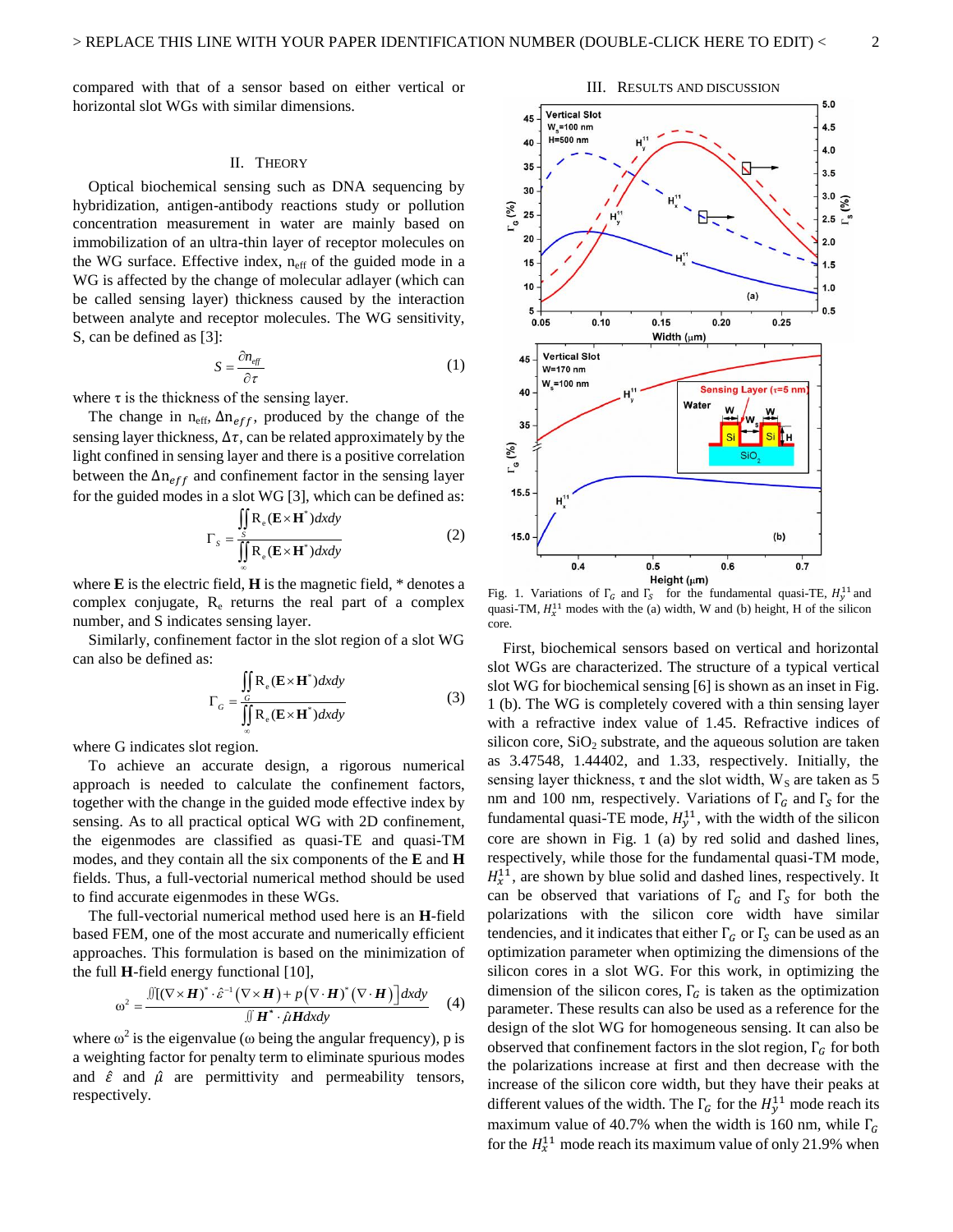the width is 80 nm. Obviously, as for a vertical slot, the dominant  $E_x$  field of the  $H_y^{11}$  mode is enhanced in the slot region, and thus the maximum value of  $\Gamma$ <sup>6</sup> for the  $H_v^{11}$  mode is nearly double than that for the  $H^{11}_x$  mode. It should be noted that although the difference between the maximum values of  $\Gamma_s$ for the  $H_v^{11}$  and  $H_x^{11}$  modes is about 0.5%, the coupling loss for the  $H_{x}^{11}$  mode input in a vertical slot WG, whose field is bimodal, is very large due to the large spot mismatching between the WG and the laser whose mode field is generally unimodal. As a result, in a vertical slot WG, quasi-TE mode should be employed as the operating polarization. Variations of  $\Gamma$ <sup>6</sup> for the  $H_v^{11}$  and  $H_x^{11}$  modes with the silicon core height, H of a vertical slot WG are shown in Fig.1 (b) by red and blue lines, respectively. Widths of the silicon core and slot are taken as 160 nm and 100 nm, respectively. It is shown here that with the increase in height,  $\Gamma_G$  for the  $H_v^{11}$  mode increases monotonically but slows down at a larger height. On the other hand,  $\Gamma$ <sup>6</sup> for the  $H^{11}_x$  mode increases at first and decreases slightly after reaching the highest value but this is much smaller.



Fig. 2. Variations of  $\Gamma_G$  for the  $H_v^{11}$  and  $H_x^{11}$  modes with the dimension of silicon cores: (a) with the silicon core height, H for the different silicon core widths, (b) with the silicon core width, W when their height is set to 170 nm.

Next, optimization of a horizontal slot waveguide for biochemical sensing (shown as an inset in Fig. 2 (b)) is carried out. The horizontal slot WG with aqueous solution or air in the slot region, which is designed to be connected with tapered and feed WGs, can be fabricated by controlling the etching process

[9]. Here, the horizontal slot height is taken as 100 nm. Variations of  $\Gamma_G$  for the  $H_v^{11}$  and  $H_x^{11}$  modes with the silicon core height, H, for  $W = 500$  nm are shown in Fig. 2 (a) by solid red and blue lines, respectively, while those for W=750 nm, are shown by dashed red and blue lines, respectively. It can be observed that  $\Gamma_G$  for the  $H_\chi^{11}$  mode increases at first, reaches its maximum value of 38.9% when  $H = 170$  nm and then decreases with the further increase of silicon core height. The maximum value of  $\Gamma$ <sup>6</sup> for the  $H_x^{11}$  mode is significantly bigger than that for the  $H_v^{11}$  mode, as the dominant E<sub>y</sub> field of  $H_x^{11}$  mode is enhanced in the horizontal slot region. It can also be observed that when the width is increased from 500 nm to 750 nm, for the  $H_{\rm x}^{11}$  mode can reach its peak value, up to 44.6%, but at a slightly lower height, H = 160 nm. Variations of  $\Gamma_G$  for the  $H_v^1$ and  $H_{\rm x}^{11}$  modes with the silicon core width, W of a horizontal slot WG whose height is set to 170 nm, are also shown in Fig.2 (b). Their tendencies are similar to those of  $\Gamma$ <sup>6</sup> for the  $H_v^1$ mode in a vertical slot WG but with the silicon core height. Overall, it is true that there is a strong correspondence between the vertical and horizontal slot WGs, and the [variation](http://dict.youdao.com/w/variation/) [characteristics](http://dict.youdao.com/search?q=characteristic&keyfrom=E2Ctranslation) of  $\Gamma_G$  for the  $H_v^{11}$  and  $H_x^{11}$  modes with the silicon core width and height for a vertical slot WG are nearly similar as the [variation](http://dict.youdao.com/w/variation/) [characteristics](http://dict.youdao.com/search?q=characteristic&keyfrom=E2Ctranslation) of  $\Gamma_G$  for the  $H_x^1$ and  $H_v^{11}$  modes with the silicon core height and width for a horizontal slot WG, respectively.



Fig. 3. (a) Schematic diagram of cross-slot waveguide with hollow vertical and horizontal slots. (b) Diagram of a cross-slot waveguide for biochemical sensing.

In this section, a novel cross-slot WG for biochemical sensing which supports field enhancement in the slot region for both quasi-TE and quasi-TM modes is proposed. The cross-slot WG is composed of both vertical and horizontal slot regions, as shown in Fig. 3 (a). This structure can be designed to connect via the tapered WGs and can be fabricated on a SOI wafer with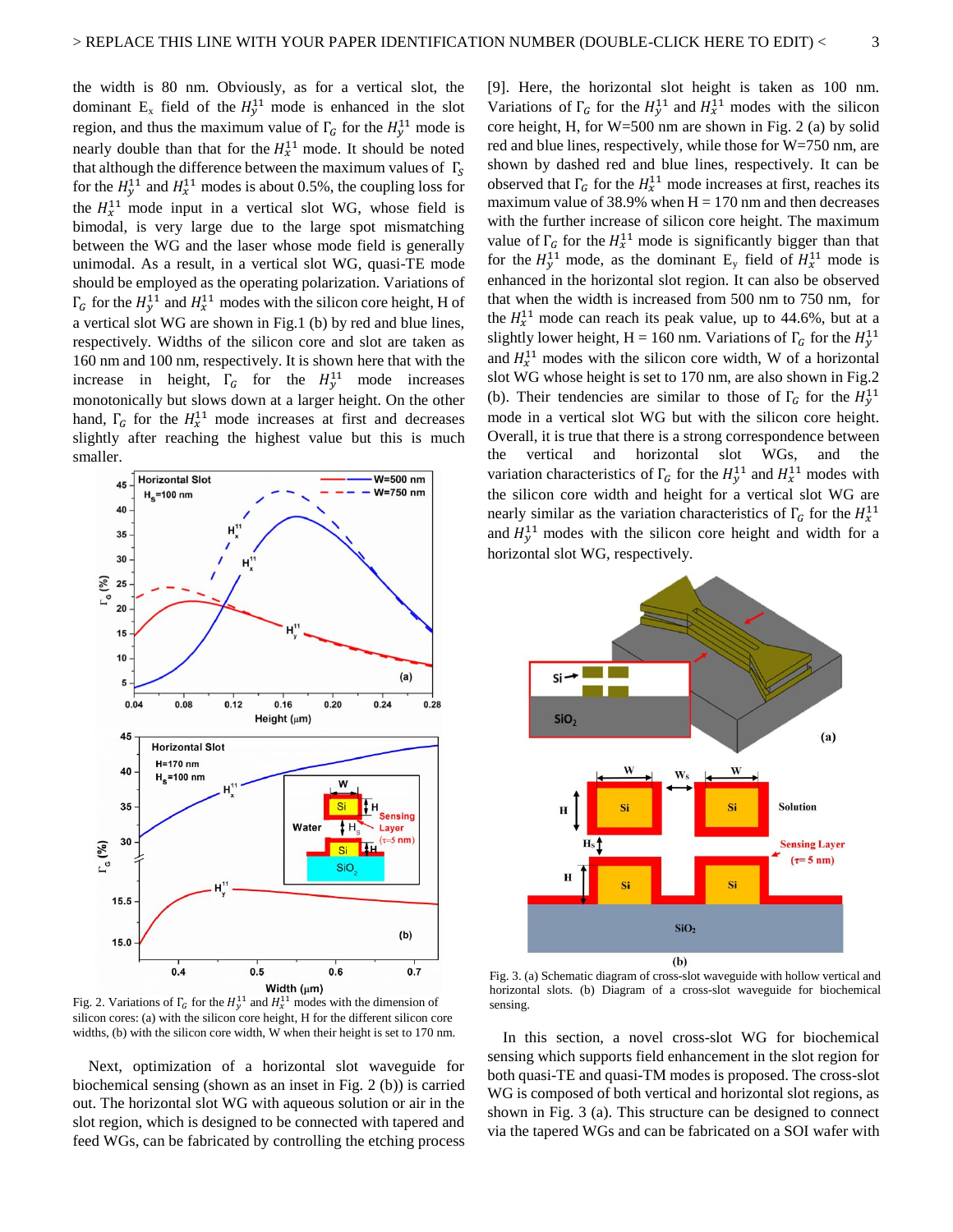a 220-nm top-Si layer (or a thicker layer if necessary) on a 2  $\mu$ m or similar thick buried oxide (BOX) layer. If necessary, the top waveguiding silicon layer can be thinned down to an optimized thickness. On top of this,  $SiO<sub>2</sub>$  can be deposited through plasma enhanced chemical vapor deposition (PECVD) [11]. Following that a low-loss hydrogenated amorphous silicon (a-Si) layer can be deposited followed by a thin  $SiO<sub>2</sub>$  layer deposition, which can act as a hard mask, by using PECVD [11]. If necessary these layers can be planarized by using chemical mechanical polishing (CMP), before the next layer deposition. A vertical slot waveguide can be defined by Deep UV (DUV) or E-beam lithography and followed by dry etching of silicon and  $SiO<sub>2</sub>$ layer down to the BOX layer. Next, buffered hydrofluoric acid can be used to etch the  $SiO<sub>2</sub>$  layer in between the two horizontal silicon guiding layers to form the horizontal slot [12][13]. Since width of the two horizontal slots in between two silicon layers is smaller, hydrofluoric acid introduced through the vertical slot and outside will remove this  $SiO<sub>2</sub>$  layer earlier than the much wider  $SiO<sub>2</sub>$  layer beyond the vertical slot channel. Once the low-index oxide layer under the narrow waveguide region is removed then the etching process is stopped so that two upper silicon layers are mechanically supported by the wider region at the two ends where silica was only partially removed. However, it should be noted that any CMOS compatible material, such as  $Si<sub>3</sub>N<sub>4</sub>$  [14], can also be used to fabricate the initial slot regions, which later on needs to be selectively removed to open up the empty slot region. Previously, sensing arm of several micron long incorporating cantilever suspension from one end has been fabricated with negligible deformation [15]. However, since for the proposed structure only a short length of slot waveguide is suspended from both the ends it is expected to be mechanically sturdier. After the cross-slot WG is formed, the several nm-thick sensing layer for biochemical sensing can be added to all the surface of the silicon cores [6], [13], [16], [17] such as silanized with 3-glycidyloxy propylitrimethoxy saline for label-free protein sensing [6], or dipped into aqueous glutaraldehyde for the study of label-free molecular binding reactions [17], as shown in Fig. 3 (b). Here the thickness of sensing layer is taken as 5 nm.



Fig. 4. Variations of confinement factors in the vertical, horizontal and total slot regions for the  $H_v^{11}$  mode with the width of silicon cores, W.

Variations of confinement factors in the vertical, horizontal and total slot regions for the  $H_v^{11}$  mode with the width of silicon cores, W are shown in Fig. 4. The silicon core height, H, the vertical slot width,  $W<sub>S</sub>$  and the horizontal slot height,  $H<sub>S</sub>$  are taken as 200 nm, 100 nm, and 100 nm, respectively. It can be observed that for the  $H_v^{11}$  mode, with the increase of the silicon core width, the confinement factor in the vertical slot region increases at first and then it decreases. Its maximum value is 29.7% when the silicon width is 190 nm. The confinement factor in the horizontal slot region also increases at the beginning but asymptotically reaches its stable value when the silicon core width increases. For quasi-TE mode, as its dominant  $E<sub>x</sub>$  field is enhanced in the vertical region, which is shown in Fig. 5 (a), it's vertical confinement is dominant here. Therefore, maximum value of the confinement factor in the vertical slot region is much larger than that in the horizontal slot region. Variation of the confinement factor in the whole slot regions (total-slot confinement factor,  $\Gamma_{T-H\nu}$ ) with the silicon width has the similar tendency as the vertical slot, but reaches its maximum value of 39.4%, when W=210 nm. Correspondingly, for the  $H^{11}_x$  mode, the maximum value of the confinement factor in the vertical slot region is much lower than that in the horizontal slot region, for dominant  $E_y$  field of the quasi-TM mode (shown in Fig. 5 (b)) is enhanced in the horizontal region.



Fig. 5. **E** field contours of the fundamental modes with different polarizations in a cross-slot waveguide: (a)  $E_x$  field contour of the  $H_v^{11}$  mode, (b)  $E_y$  field contour of the  $H^{11}_x$  mode.

Variations of total-slot confinement factors for the  $H_v^{11}$  mode,  $\Gamma_{T-Hy}$ , with the width of silicon cores, W for different silicon core heights, H=100 nm, 200 nm, and 300 nm are shown in Fig. 6 (a) by green, blue, and red lines, respectively. It can be observed that for the  $H_v^{11}$  mode, in all the cases, total-slot confinement factors increase at first and then decrease with the increase of the silicon core width, and they reach their peak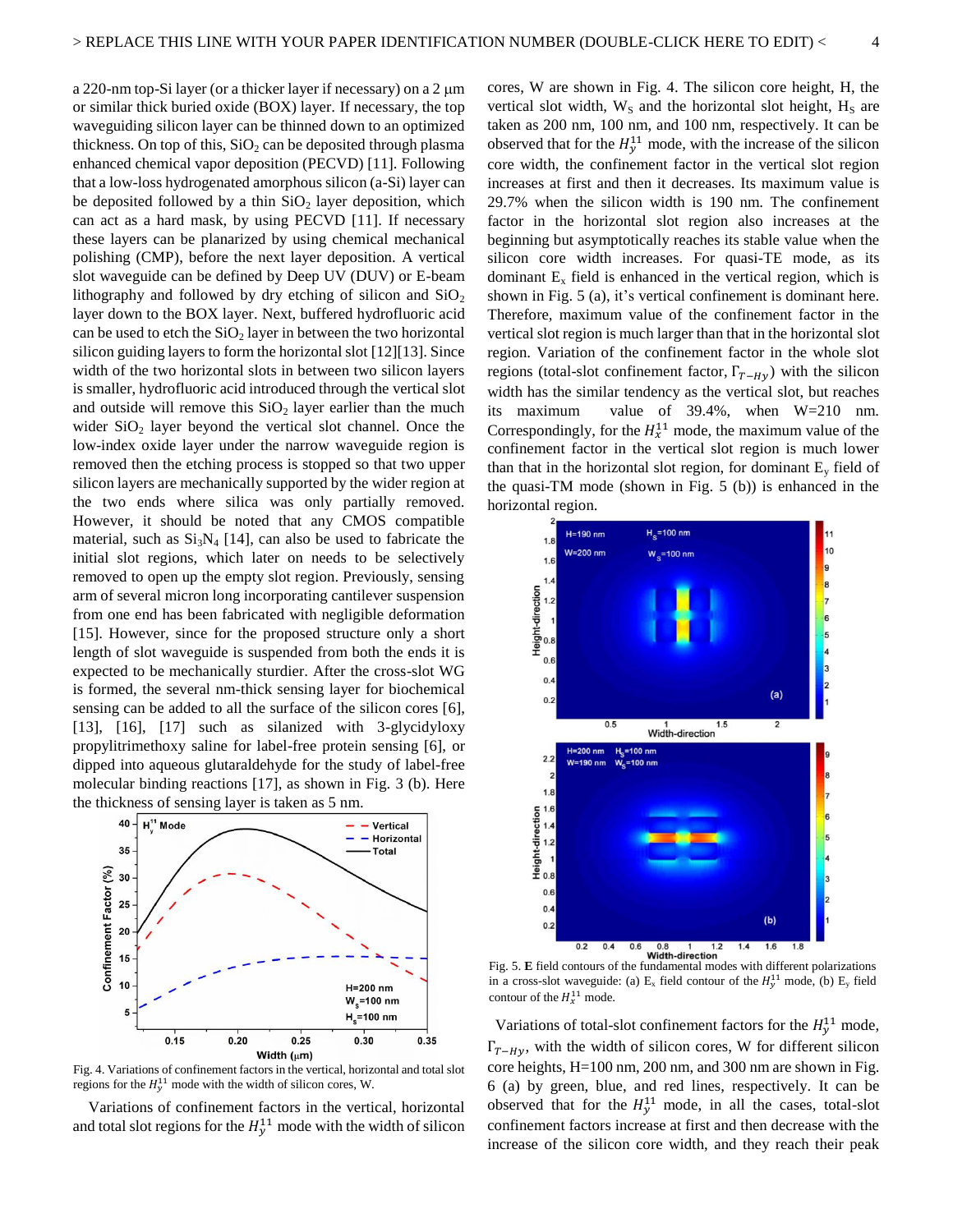values at width values of 290 nm, 210 nm, and 160 nm for H=100 nm, 200 nm, and 300 nm, respectively. It can be concluded that for the  $H_v^{11}$  mode, the value of the silicon width for the highest total-slot confinement factor decreases with the increase of the silicon core height. These curves also show that higher total confinement factor can be obtained by using larger height, H and smaller width, W. Figure 6 (b) shows variations of  $\Gamma_{T-Hy}$  with the silicon core height, H for different silicon widths (W=200 nm, 170 nm, and 150 nm). It can be observed that in all the cases, for the  $H_v^{11}$  mode, with the increase of the silicon core height, the total-slot confinement factors increase at first and then asymptotically reach their stable values.



Fig. 6. Variations of total-slot confinement factors for the  $H_v^{11}$  mode with the silicon core (a) width and (b) height.



Fig. 7. Variations of total-slot confinement factors for the  $H^{11}_x$  mode with the silicon core height.

Variations of total-slot confinement factors for the  $H_{x}^{11}$  mode,

 $\Gamma_{T-Hx}$ , with the height of silicon cores for different widths (W=100 nm, 200 nm, and 300 nm) are shown by green, blue, and red lines, respectively, in Fig. 7. It can be observed that in all the cases for the  $H^{11}_x$  mode, the total-slot confinement factors increase first and then decrease with the increase of the silicon core height. The value of silicon height for the highest total-slot confinement factor decreases with the increase in the silicon core height, similar to the [variation](http://dict.youdao.com/search?q=variation&keyfrom=E2Ctranslation) of total-slot confinement factor with the silicon core width for the  $H_v^1$ mode. Variations of total-slot confinement factors for the  $H_x^1$ mode with the width of silicon cores also have the similar tendencies as those of the total-slot confinement factors for the  $H_v^{11}$  mode with the height of silicon cores, but not shown here. In order to make the comparison of the confinement factors in the total slot region between the cross and the vertical or horizontal slot WGs more reasonable, the height of the cross and vertical slot WGs should be set to the same value, or the width of the cross and horizontal slot WGs should be set to the same value. For the vertical or horizontal slot WG, the WG height or width equals to its silicon height or width. However, for the cross-slot WG, its WG width and height are taken as the summation of two silicon core and a vertical slot widths, and the summation of two silicon core and a horizontal slot heights, respectively. The maximum  $\Gamma_{T-Hy}$  in the slot region of the cross-slot WG is slightly less than that in the vertical slot WG, for instance, the maximum confinement factors are 39.4% and 40.9% in the slot regions of the cross and vertical slot WGs with the same WG height of 500 nm. Correspondingly, the maximum  $\Gamma_{T-Hx}$  in the slot region of the cross-slot WG nearly equals to that of the horizontal slot WG with the same WG width.



Fig. 8. Variations of  $\Gamma_{T-Hy} + \Gamma_{T-Hx}$  with the width, W of silicon cores.

As shown in Fig. 6 (a), for the  $H_v^{11}$  mode, with increase in the silicon core height, the total-slot confinement factor may keep increasing by reducing the silicon core width continuously. Similarly, for the  $H^{11}_x$  mode, with the increase of the silicon core width, the total-slot confinement factor may keep increasing by reducing the silicon core height continuously. Next, summation of the total-slot confinement factors for the  $H_v^{11}$  and  $H_x^{11}$  modes,  $\Gamma_{T-Hv} + \Gamma_{T-Hx}$  is taken as the optimization parameter to design a cross-slot WG with the highest sensitivity for its polarization independent operation. Variations of  $\Gamma_{T-Hy} + \Gamma_{T-Hx}$  with the width, W of silicon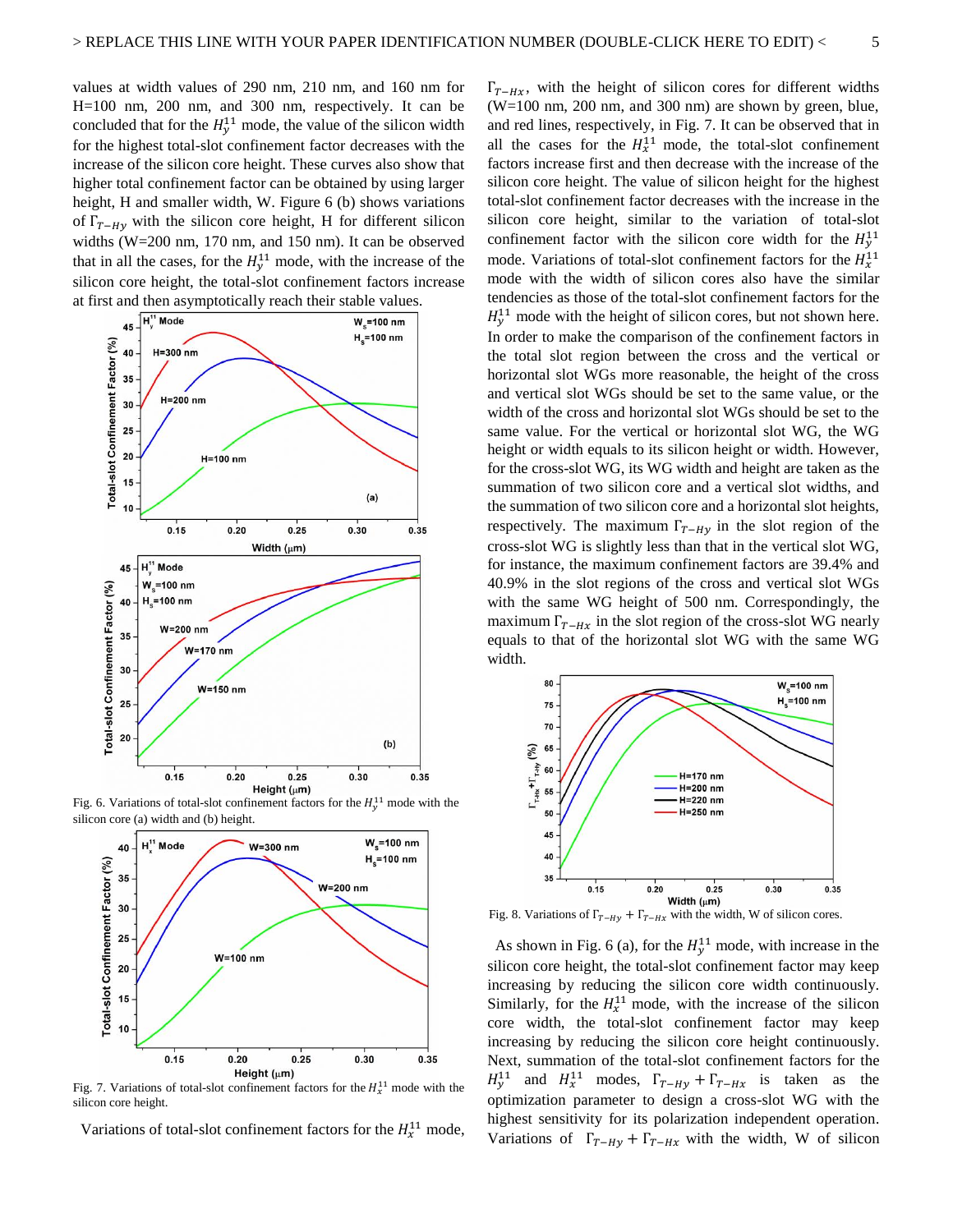cores is shown in Fig. 8. It can be observed that for a given silicon core height (similar for width, but not shown here), with the increase of width, their summation increases at first and then decreases. It can also be observed when the width and height of the silicon cores are set to around 205 nm and 220 nm, respectively, the  $\Gamma_{T-Hy} + \Gamma_{T-Hx}$  is as high as 79%, nearly the same as the summation of the maximum  $\Gamma_G$  for the  $H_v^{11}$  mode in the vertical slot WG with similar WG height and the maximum  $\Gamma$ <sup>6</sup> for the  $H^{11}_x$  mode in the horizontal slot WG with similar WG width. The structure is not sensitive to the fluctuation of the dimension, allowing more than  $\pm$  10 nm possible fabrication tolerances in both the width and the height.



Fig. 9. Variations of  $\Gamma_{T-Hy}/\Gamma_{T-Hx}$  with the (a) width, W and (b) height, H of silicon cores.

For a polarization-independent structure which can support quasi-TE and quasi-TM modes with similar performance, besides the total-slot confinement factor, ratio of the total-slot confinement factors for the  $H_v^{11}$  and  $H_x^{11}$  modes,  $\Gamma_{T-Hv}/\Gamma_{T-Hx}$ , should also be calculated to optimize the cross-slot dimensions. Variations of  $\Gamma_{T-Hy}/\Gamma_{T-Hx}$  with the width, W and height, H of silicon cores are shown in Fig. 9 (a) and (b), respectively. The ratio of 1 is shown here by a black dashed line. It can be observed from Fig. 9 (a) that for a given height, due to the parabolic variation tendency of  $\Gamma_{T-Hy}$  and the monotone-increasing variation tendency of  $\Gamma_{T-Hx}$  with the silicon core width, all the ratios increase at first and then decrease with the increase of the silicone core width. The red curve for H=250 nm shows that the cross-slot WG can confine equal power in the whole slot region for both the polarizations,

but total-slot confinement factor for each one is around 34%. On the other hand, for  $H=220$  nm, shown by a green line, total-slot confinement factor for each polarization can reach to the same value of 39.3%, when the silicon core width is taken as 212 nm. On the other hand, for a given width, the confinement ratios decrease at first and then increase with the increase of the silicon core height, as shown in Fig. 9 (b). It is obvious that the ratio can reach 1 at several width and height combinations. To achieve a successful polarization-independent design, the sensitivities for the  $H_v^1$ and  $H_X^{11}$  modes should be not only nearly the same but also large enough, so the width and height of the silicon cores are optimized to be around 223 nm and 216 nm, with the total-slot confinement factor for each polarization of 39.4%. It can also be observed here that the performance would be remarkably stable even for a possible  $\pm$  10 nm fabrication error of the silicon core dimensions.



Fig. 10. Variations of sensitivities with the slot dimension for different polarizations in the vertical, horizontal, and cross-slot waveguides: (a) with the vertical slot width for the vertical and cross-slot waveguides, (b) with the horizontal slot height for the horizontal and cross-slot waveguides.

Next, the WG sensitivity, S, instead of the confinement factor in the slot region is employed to optimize the slot dimension of the cross-slot WG, because the ratio of the confinement factors in the sensing layer and slot region is no longer fixed in this case, and thus the positive correspondence relation between them is broken. The change in  $n_{\text{eff}}$ ,  $\Delta n_{\text{eff}}$ , due to an increase in the sensing layer thickness is calculated, when this layer is completely saturated with the analyte. Here, the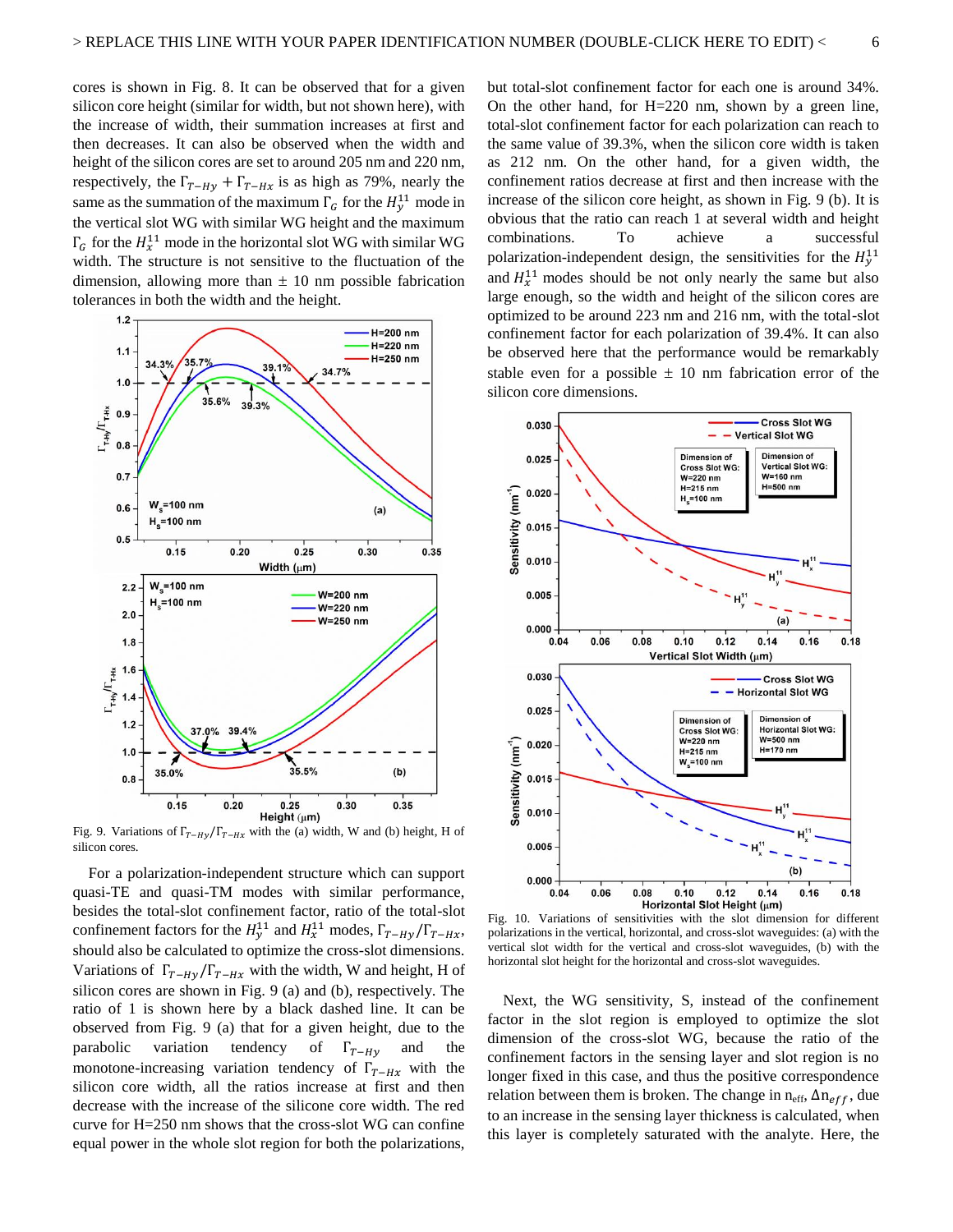sensing layer increment,  $\Delta \tau$  is taken as 2.5 nm. The relation  $S = \Delta n_{eff} / \Delta \tau$  is applied here to calculate the sensitivity. In order to compare the sensitivity performance of a biochemical sensor based on the vertical, horizontal, and cross-slot WGs, the sensitivities of all three types of sensors are calculated. Variations of sensitivities for the  $H_v^{11}$  and  $H_x^{11}$  modes in the cross-slot WG, and the  $H_v^{11}$  mode in vertical slot WG with the width of the vertical slot, are shown in Fig. 10 (a). The silicon core width and height, and the horizontal slot height of cross-slot WG are taken as 220 nm, 215 nm, and 100 nm, respectively. To obtain a fair comparison, the silicon core height of vertical slot WG is set to 500 nm, close to the cross-slot WG total height, and its silicon core width is set to 160 nm where the sensitivity of the vertical-slot-WG sensor with the given height reaches its peak value. It can be observed that with the decrease of the slot width, all the sensitivities increase, and sensitivity for the  $H_v^{11}$  mode either in a cross or vertical slot WG increases more quickly than that for the  $H_x^1$ mode in the cross-slot WG. It can also be observed that for the  $H_v^{11}$  mode, the sensitivity of the cross-slot WG is much better than that of the vertical slot WG, for instance, when the slot width is 100 nm, the values of sensitivities of the sensors based on these two WGs are  $0.012$  nm<sup>-1</sup> and  $0.007$  nm<sup>-1</sup>, which may be caused by larger interaction area in the slot region of the cross-slot WG. Correspondingly, variations of sensitivities for the  $H_{\rm x}^{11}$  and  $H_{\rm y}^{11}$  modes in the cross-slot WG, and the  $H_{\rm x}^{11}$ mode in horizontal slot WG with the horizontal slot height shown in Fig. 10 (b) demonstrate similar characteristics. Overall, the sensitivities of cross-slot WG for both the  $H_v^{11}$  and  $H<sub>x</sub><sup>11</sup>$  modes can be increased by reducing the vertical slot width and horizontal slot height. A bio-medical sensors based on the novel cross-slot WGs is expected not only to be polarization independent but also to be more sensitive than the ones based on only a vertical or horizontal slot.

To measure the effective index change of a cross-slot WG during the sensing process, this cross-slot WG can be incorporated in a Mach-Zehnder (MZ) interferometer [9]. By introducing the cross-slot WG in one arm of the MZ interferometer through the well-designed [adiabatic tapers](http://ieeexplore.ieee.org/xpls/abs_all.jsp?arnumber=6054005), and a reference cross-slot WG in the other arm, the relative phase shift,  $\Delta \varphi$  can be obtained from the change in the effective index,  $\Delta n_{eff}$ , as

$$
\Delta \varphi = \Delta n_{\text{eff}} \cdot \frac{2\pi}{\lambda} \cdot L \tag{5}
$$

The destructive interference of signals occurs when  $\Delta \varphi$  equals to π. Here, the length of the MZI arm (L) with cross slot waveguide is calculated to be 12.9 μm, when the silicon core width and height, and the slot height and width are taken as 220 nm, 215 nm, 100 nm, and 100 nm, respectively, and the thickness change of sensing layer is taken as 5 nm.

#### IV. FABRICATION CHALLENGES

Fabrication of the proposed cross-slot WG would be more difficult than that of a vertical slot WG, as this is a multilayer structure and also contains a hollow horizontal slot. However, we believe that such a structure can be fabricated by exploiting the well-developed CMOS technology.

The uniformity of four silicon cores on two different silicon layers would be the first challenge. In order to reduce the deviation among them, the deposition of the two silicon layers should be finished before obtaining the cores by dry etching. Our results also show that the structure is not very sensitive to the fluctuation of the dimensions, allowing more than  $\pm 10$  nm possible fabrication tolerances in both the width and height.

The second challenge is the fabrication of a hollow horizontal slot. This structure can be designed to connect via the tapered WGs, as shown in Fig. 3 (a). Since width of the two horizontal slots in between two silicon layers is smaller, by controlling the etching process carefully and accurately, all the  $SiO<sub>2</sub>$  there can be removed while the silica in the wider region at the two ends is removed only partially, by which two upper silicon layers are mechanically supported.

#### V. CONCLUSION

An accurate full-vectorial **H**-field based FEM is used to study the characteristics of the biochemical sensors based on the SOI vertical, horizontal, and a novel cross-slot which is composed of both vertical and horizontal slots. For the quasi-TE polarization, the slot confinement factor of the cross-slot WG is as high as that of the vertical slot WG with the same WG height. Similarly, for the quasi-TM polarization, slot confinement factor of the cross-slot WG is also as high as that of the horizontal slot WG with the same WG width. It is true that the cross-slot WG can take advantages of both the vertical and horizontal slot WGs, and support the field enhancement in the slot region for both the quasi-TE and quasi-TM polarizations and such a structure can be easily fabricated by using standard CMOS technologies.

For unpolarized operating light, the cross-slot WG is optimized to have the maximum summation of the slot confinement factors for the two polarizations, whose values are also approximately equal to the summation of the slot confinement factors of the quasi-TE mode in the vertical slot WG with the same WG height and that of the quasi-TM mode in the horizontal slot WG with the same WG width.

A polarization-independent design of the biochemical sensor is also achieved based on the cross-slot WG successfully. When the silicon core width and height are set to around 223 nm and 216 nm, respectively, the slot confinement factor for each polarization can reach 39.4%, nearly the same as that for the quasi-TE mode in the vertical slot WG with the same WG height and also that for the quasi-TM mode in the horizontal slot WG with the same WG width.

The sensitivities of the biochemical sensors based on the three types of WGs are calculated and compared, and cross-slot-WG sensor exhibits a significantly better performance. When the vertical slot width and horizontal slot height are set to 100 nm, the maximum sensitivity of a cross-slot reported here is almost double of vertical-slot-WG or horizontal-slot-WG sensors with similar dimensions.